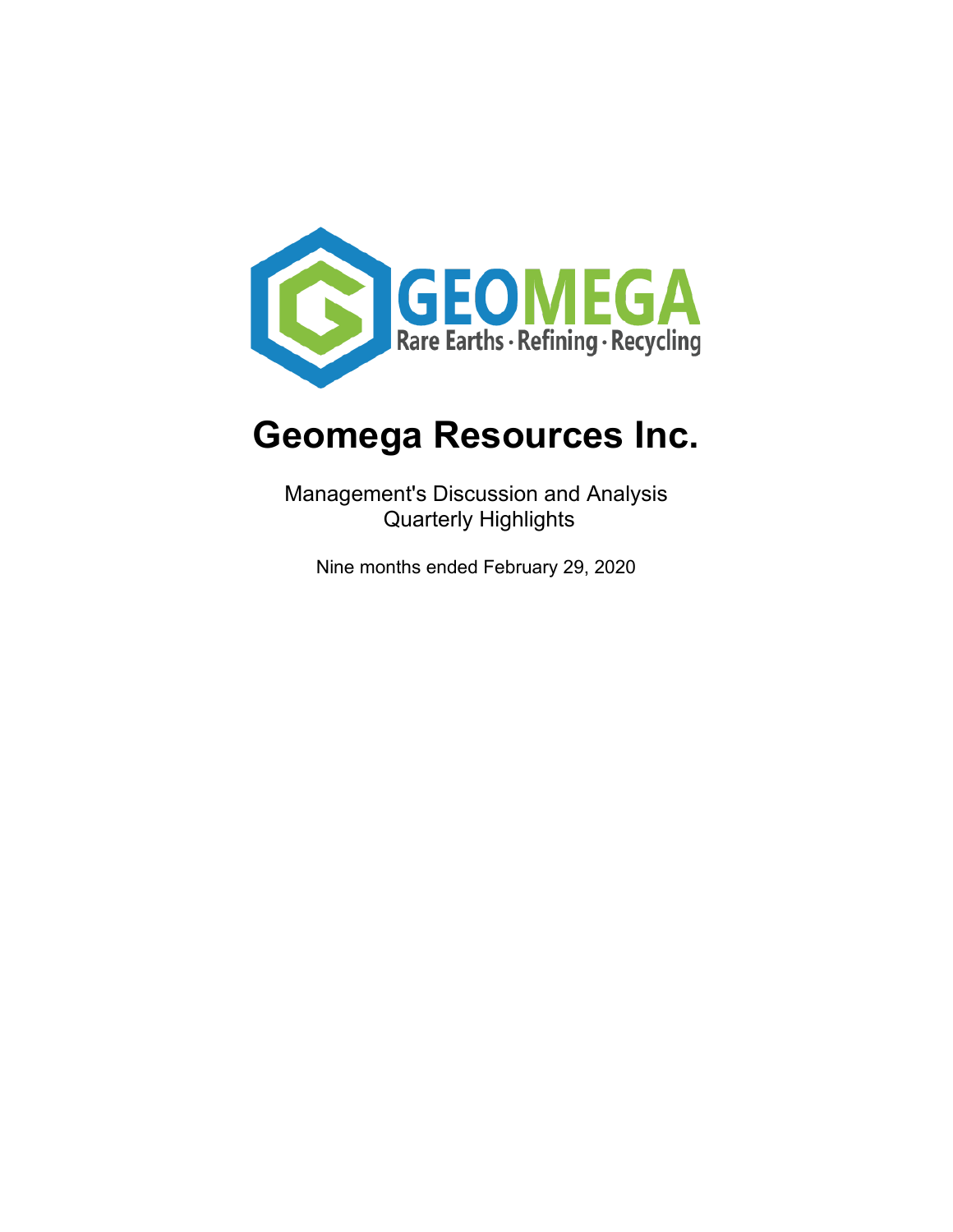Management Discussion & Analysis- Quarterly Highlights Nine months ended February 29, 2020

The following quarterly highlights management discussion and analysis (the "MD&A Highlights") of the financial condition and results of the operations of Geomega Resources Inc. (the "Corporation", "Company" or "Geomega") constitutes management's review of the factors that affected the Corporation's financial and operating performance for Q3-20 YTD. This MD&A Highlights should be read in conjunction with the Corporation's unaudited condensed interim financial statements as at February 29, 2020 prepared in accordance with the International Financial Reporting Standards ("IFRS"), as well as with the management discussion and analysis for the year ended May 31, 2019. All figures are in Canadian dollars unless otherwise noted.

Further information regarding the Corporation and its operations are filed electronically on the System for Electronic Document Analysis and Retrieval (SEDAR) in Canada and can be found on [www.sedar.com.](http://www.sedar.com/)

| <b>Abbreviation</b> | <b>Period</b>                          |  |  |
|---------------------|----------------------------------------|--|--|
| $Q1-19$             | June 1, 2018 to August 31, 2018        |  |  |
| $Q2-19$             | September 1, 2018 to November 30, 2018 |  |  |
| $Q3-19$             | December 1, 2018 to February 28, 2019  |  |  |
| Q3-19 YTD           | June 1, 2018 to February 28, 2019      |  |  |
| $Q$ 4-19            | March 1, 2019 to May 31, 2019          |  |  |
| Fiscal 19           | June 1, 2019 to May 31, 2019           |  |  |
| $Q1-20$             | June 1, 2019 to August 31, 2019        |  |  |
| $Q2-20$             | September 1, 2019 to November 30, 2019 |  |  |
| $Q3-20$             | December 1, 2019 to February 29, 2020  |  |  |
| Q3-20 YTD           | June 1, 2019 to February 29, 2020      |  |  |
| Q4-20               | March 1, 2020 to May 31, 2020          |  |  |
| Fiscal 20           | June 1, 2020 to May 31, 2020           |  |  |

### **1. NATURE OF ACTIVITIES**

Geomega is a mineral exploration and evaluation corporation focused on the discovery and sustainable development of economic deposits of metals in Quebec. Geomega is committed to meeting the Canadian mining industry standards and distinguishing itself with innovative engineering, high stakeholder engagement and dedication to local transformation benefits. On the TSX Venture Exchange (the "Exchange"), common shares of the Corporation are trading under the symbol GMA.

As society moves from consumption of fossil fuels to more sustainable energy sources, Geomega believes that the future of clean energy resides in one of the rare earth elements ("REE") called neodymium. Neodymium is vital for the production of high-performance permanent magnets used in a wide variety of electrical motors. Such motors are in increasing demand with the growth of sustainable-energy initiatives such as hybrid and electric vehicles and direct-drive wind turbines.

Innord Inc. ("Innord") is the innovation arm of Geomega and was created in March 2015 to optimize the value of the separation technology by facilitating its development through direct investments of key financial partners. Innord is a subsidiary of Geomega that holds all the separation rights and laboratory equipment. The primary goal of Innord is to successfully scale-up its proprietary REE separation process. From now on, all research and development initiatives of Geomega are conducted by Innord.

### **2. CORPORATE UPDATE**

#### **2.1 Private placement**

On July 2 and 10, 2019, the Corporation closed a private placement in two tranches consisting of 8,800,215 units at a price of \$0.14 for total gross proceeds of \$1,232,010. Each unit being comprised of one share and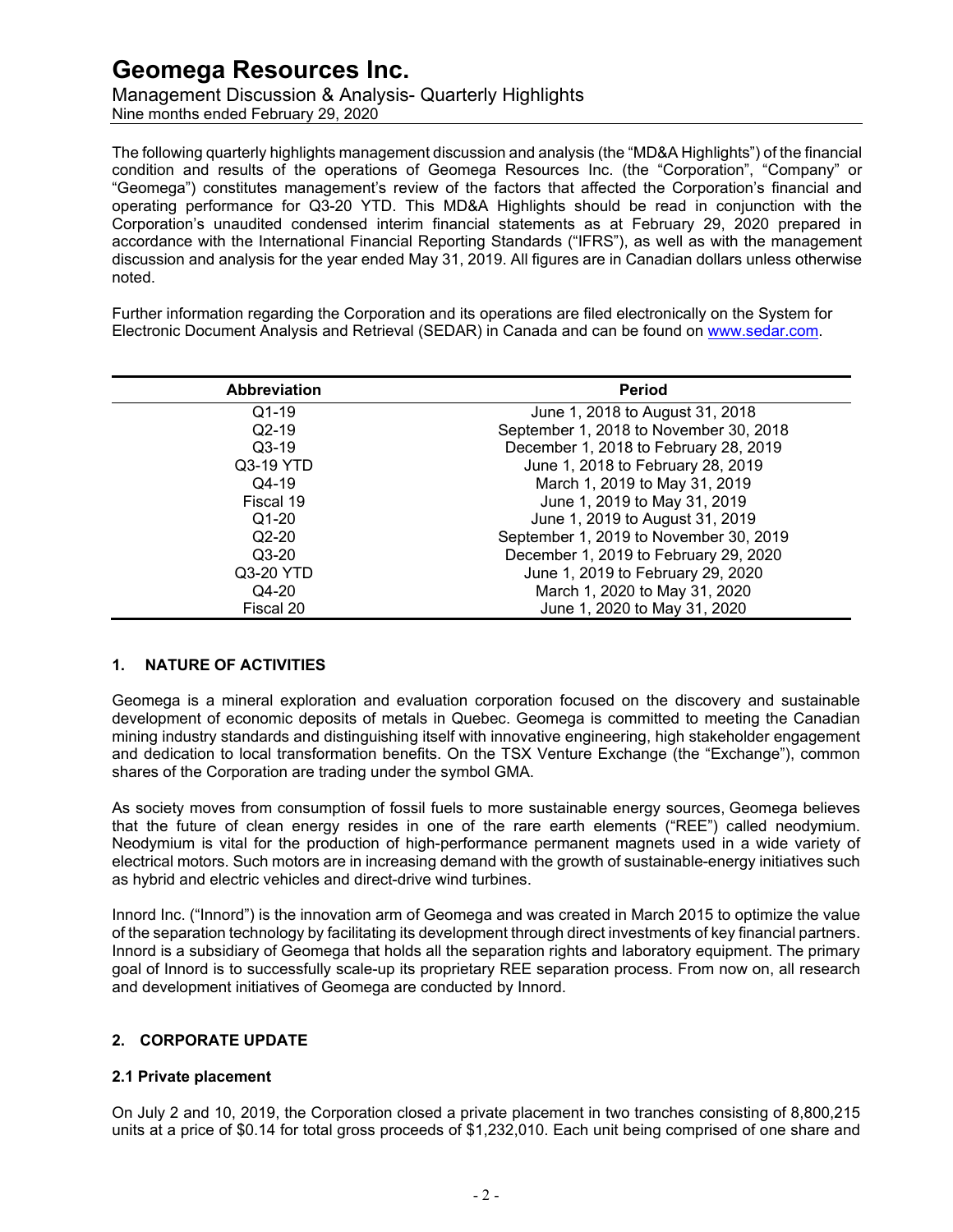Management Discussion & Analysis- Quarterly Highlights Nine months ended February 29, 2020

one half-warrant, each whole warrant entitling the holder to acquire one share at a price of \$0.20 per share for 2 years.

Of the total gross proceeds of units, \$162,353 was allocated to warrants and \$1,069,677 to equity, based on a pro-rata allocation of the estimated fair value of each of these two components. The fair value of the warrants granted was estimated using the Black-Scholes model with no expected dividend yield, 76.6% and 76.5% expected volatality,1.49% and 1.58% risk-free interest rate for the first and second tranches respectively, and 2 years warrants expected life.

Share issuance costs totaled \$37,168, of which \$32,270 was allocated to equity and \$4,898 to warrants.

### **2.2 Financial Highlights**

Geomega has \$609,578 of cash and cash equivalents as at February 29, 2020 and a working capital of \$448,066 (negative working capital of \$829,780 as at May 31, 2019). The Corporation is constantly seeking financing or business opportunities.

For Q3-20 YTD, the Corporation recorded a net loss of \$1,063,261 compared to a net loss of \$179,280 for Q3-19 YTD. Excluding the effects of fluctuations from the investment in an associate, a net loss of \$751,401 was realized in Q3-20 YTD compared to a net loss of \$629,908 in Q3-19 YTD. The main variations are as follows:

- Salaries, benefits, settlement and share-based compensation of \$164,077 (\$95,318 in Q3-19 YTD). The Corporation hired an internal CFO in October 2018, which explains the increase in salaries, but the decrease in professional fees, which are of \$83,022 in Q3-20 YTD compared to \$166,517 in Q3- 19 YTD.
- Exploration and evaluation expenses, net of grants and tax credits of \$376,054 (\$195,382 in Q3-19 YTD). See the analysis of work on the Montviel property in Section 4.1. The level of activity was essentially the same compared to the previous year, but since the start of fiscal 2020, expenditures of \$ 217,394 have been incurred on the preliminary engineering of the demonstration plant. However, 40% to 50% of the engineering expenses incurred were covered by the PME en action and IRAP programs presented in section 2.4.
- Travel, conference and investor relations of \$189,191 (\$28,103 during T3-19 YTD). With the increase in the level of activity and the approaching production of rare earth oxides from the demonstration plant, the Corporation has invested in order to increase its visibility in the market with several marketing agreements as well as for its participation in tradeshows. A total of \$43,832 of the Q3-20 YTD expense represents stock-based compensation.
- Share of loss of an associate of \$441,314 (\$846,665 in Q3-19 YTD) and net gain on the dilution of investment in an associate of \$129,454 (\$1,297,293 in Q3-19 YTD). Kintavar is the only associate of the Corporation and this investment is accounted for using the equity method. The investment in Kintavar went from 28.76% to 22.49% during Q3-19 YTD as a result of shares issued for a total number of 17,297,007 Kintavar shares. During Q3-20 YTD, the equity interest of Geomega in Kintavar decreased from 21.77% to 18.49% following the issuance of 9,125,000 Kintavar shares and following the sale of 1,000,000 shares by Geomega, generating a gain of \$29,800 in the financial statements. See section 2.4 for more details on this transaction.
- The gain on disposal of fixed assets of \$111,523 in the financial statements of T3-20 YTD comes from the sale of a warehouse and rolling stock which were no longer used by the Company. See section 2.4 for more details.
- The Gain on buyback of the share exchange rights of \$84,750 comes from the gain realized on the buyback of non-controlling shareholders in Innord and the related conversion right liability. This transaction has no monetary impact. See section 2.3 for more details.

### **2.3 Buyback of non-non controlling interests**

On December 15, 2019, the Corporation repurchased the non-controlling interest in Innord and the associated liability related to share exchange rights. The total consideration for the acquisition of the shares is \$371,208,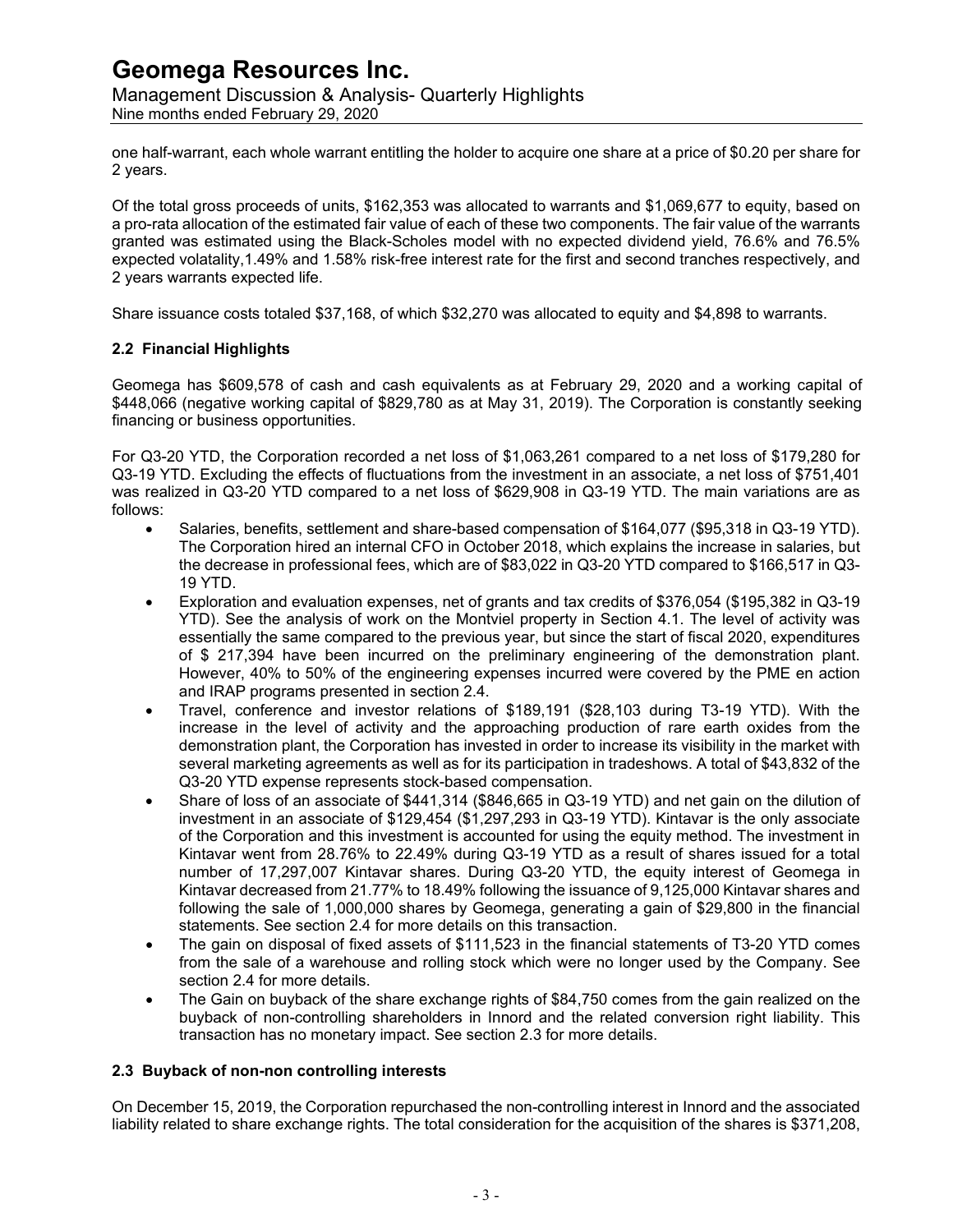Management Discussion & Analysis- Quarterly Highlights Nine months ended February 29, 2020

payable by the issuance of a total of 2,516,664 shares of Geomega. The issue price of \$0.1475 was based on the weighted average price of Geomega's common shares, calculated on the volume of common shares traded during the 30-day period prior to the December 15, 2019 closing date. Since the transaction was approved by the stock exchange on January 13, 2020, the date on which the shares were issued, the consideration paid in shares in the Corporation's books must be based on the market value of the shares on this date, which was \$0.165 per share, resulting in a total consideration of \$415,250 and a gain of \$84,750 to the consolidated statements of earnings and comprehensive earnings.

### **2.4 Other Sources of financing**

On May 5, 2020, the Company received a total of \$105,750 for the exercise of 725,000 warrants and 50,000 options. A total of 775,000 shares were issued.

On April 22, 2020, the Corporation and its subsidiary Innord, received emergency loans of \$40,000 each in connection with the COVID-19 crisis for a total of \$80,000, bearing no interest until December 31, 2022 and of which 25% of the loan is non-refundable if the entire loan is repaid before this date.

On February 7, 2020, the Corporation secured the required project debt financing to build the rare earth magnet recycling demonstration plant in St-Bruno-de-Montarville, Quebec. Project financing is provided by Investissement Quebec ("IQ"), who is acting as agent of the Quebec Government, through the ESSOR program of the Ministry of Economy and Innovation of Quebec (Ministère de l'Économie et de l'Innovation du Québec - "MEI"). The debt financing is for a total of \$1,720,000, based on a project evaluated at \$3.2M including capital costs and working capital, is repayable over 72 months starting from 24 months following the first withdrawal of the funds and bears no interests. The proposed use of funds will be towards the purchase of equipment, engineering, and construction of the demonstration plant. This non dilutive debt financing for the Corporation has no warrants or finder's fees attached.

On December 9, 2019, the Corporation signed, through its subsidiary Innord, an amendment to add \$113,500 to the initial \$350,000 grant from the IRAP program with the National Research Council Canada. This additional grant will cover up to 50% of subcontracting costs during the construction of the demonstration plant. An amount of \$36,500 was also added in March 2020 for a total grant of \$500,000.

On November 30, 2019, the Corporation proceeded with the sale of its rolling equipment. The sale price was \$19,501 and no transaction costs were incurred for this sale. The carrying value of the assets sold was \$1,900.

On September 30, 2019, the Corporation concluded a transaction with a third party for the sale of its warehouse located in Lebel-sur-Quévillon, Québec. The sale price was \$175,000 and no transaction costs were incurred for this sale. The carrying value of the property was \$81,078.

On August 2, 2019, the Corporation signed a financial assistance agreement with the Minister of Economy and Innovation under the "SME in Action" Program for a non-repayable grant of \$19,456 to reimburse up to 40% of eligible expenses of the FEED study. This amount was revised upward on October 4, 2019 to \$81,856.

On June 14, 2019, the Corporation sold 1,000,000 shares of Kintavar at a price of \$0.16 per share for gross proceeds of \$160,000. Transaction fees of \$16,000 were incurred on this amount for a total net proceeds of \$144,000. A net gain on the sale of \$29,800 was recorded in the consolidated statement of earnings and comprehensive earnings.

### **2.5 Various**

On April 20, 2020, following the global health crisis linked to COVID-19, the Corporation modified its pilot plant in Boucherville in order to be able to produce a hand sanitizer which will be mainly intended for retirement homes and hospitals with urgent need for this product. This is a temporary measure that contributes to the cause, without detracting from the engineering work which is continuing in parallel. On May 6, 2020, the Corporation announced the start of production of the hand sanitizer product.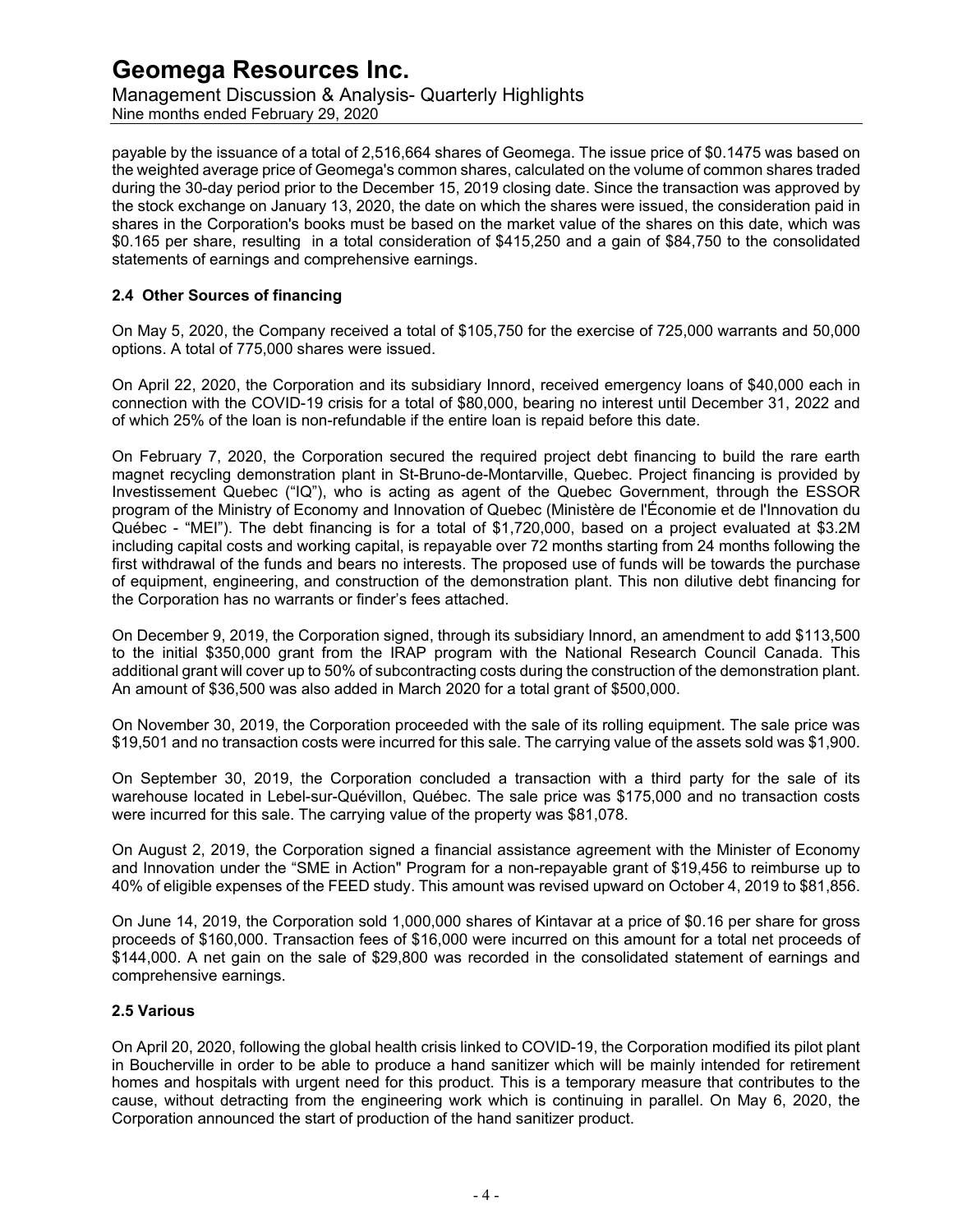Management Discussion & Analysis- Quarterly Highlights Nine months ended February 29, 2020

### **3. OUTLOOK ON THE UPCOMING MONTHS**

Validation of the separation technology through processing industrial residues was and remains Geomega's main objective since 2015. The Corporation is focusing on producing rare earth oxides, which are used in the production of permanent magnets, from high grade industrial residues.

The Corporation's objectives over the next months include:

- Complete the engineering work in progress and start the equipment orders.
- Carry out the EPCM (Engineering, Procurement, Construction and Management) on the demonstration plan.
- Separation tests to obtain a purity of 99.9% and higher.
- Secure more supply to ensure long-term profitability of commercial plant operations.
- Secure offtake agreements with potential clients.
- Monitor the impact of COVID-19 on the market and adjust activities accordingly.
- Produce and commercialise hand sanitizer in addition to the Corporation's current activities in order to contribute to the efforts related to the current health crisis.

### **4. EXPLORATION AND VALIDATION OF THE SEPARATION TECHNOLOGY ACTIVITIES**

#### **4.1 Expense summary - Montviel property**

|                                         | Three months ended    |                    | Nine months ended       |                    |
|-----------------------------------------|-----------------------|--------------------|-------------------------|--------------------|
|                                         | February 29           | <b>February 28</b> | <b>February 29</b>      | <b>February 28</b> |
| <b>Montviel</b>                         | 2020                  | 2019               | 2020                    | 2019               |
|                                         | \$                    | \$                 | \$                      | \$                 |
| <b>Acquisition and maintenance</b>      |                       |                    | 813                     | 9,162              |
| <b>Exploration</b>                      |                       |                    |                         |                    |
| Salaries and benefits                   | 2,070                 |                    | 15,143                  |                    |
| Share-based compensation                | 5,030                 | 2,205              | 8,141                   | 7,084              |
| Geology                                 |                       |                    | 611                     |                    |
| Transport and lodging                   | 687                   | 2,445              | 69,569                  | 1,700              |
| Depreciation of property and equipment  |                       | 3,114              | 3,343                   | 9,037              |
| Taxes, permits and insurances           | (2,081)               | 1,561              | 2,279                   | 2,750              |
| Billing - rental                        |                       | (6, 206)           | (22, 741)               | (33,956)           |
| <b>Total exploration</b>                | 5,706                 | 3,119              | 76,345                  | (13, 385)          |
| <b>Evaluation</b>                       |                       |                    |                         |                    |
| Salaries and benefits - Metallurgy and  |                       |                    |                         |                    |
| processing                              | 100,473               | 76,096             | 259,757                 | 223,241            |
| Separation process                      | 18,538                | 24,100             | 53,627                  | 89,082             |
| Depreciation of property and equipment  | 7,830                 | 7,881              | 21,887                  | 29,334             |
| Engineering                             | 122,934               |                    | 217,394                 |                    |
| <b>Total Evaluation</b>                 | 249,775               | 108,077            | 552,665                 | 341,657            |
| Gross E&E expenses                      | 255,481               | 11,196             | 629,823                 | 337,434            |
|                                         |                       |                    |                         |                    |
| Government grants<br><b>Tax Credits</b> | (125, 546)<br>(1,011) | (50, 688)          | (231, 018)<br>(38, 587) | (117, 170)         |
|                                         |                       |                    | 360,218                 | (46,382)           |
|                                         | 128,924               | 60,508<br>118      | 15,836                  | 173,882<br>21,500  |
| Transferred to discontinued operations  | 2,081                 |                    |                         |                    |
| <b>Net E&amp;E expenses - Montviel</b>  | 131,005               | 60,626             | 376,054                 | 195,382            |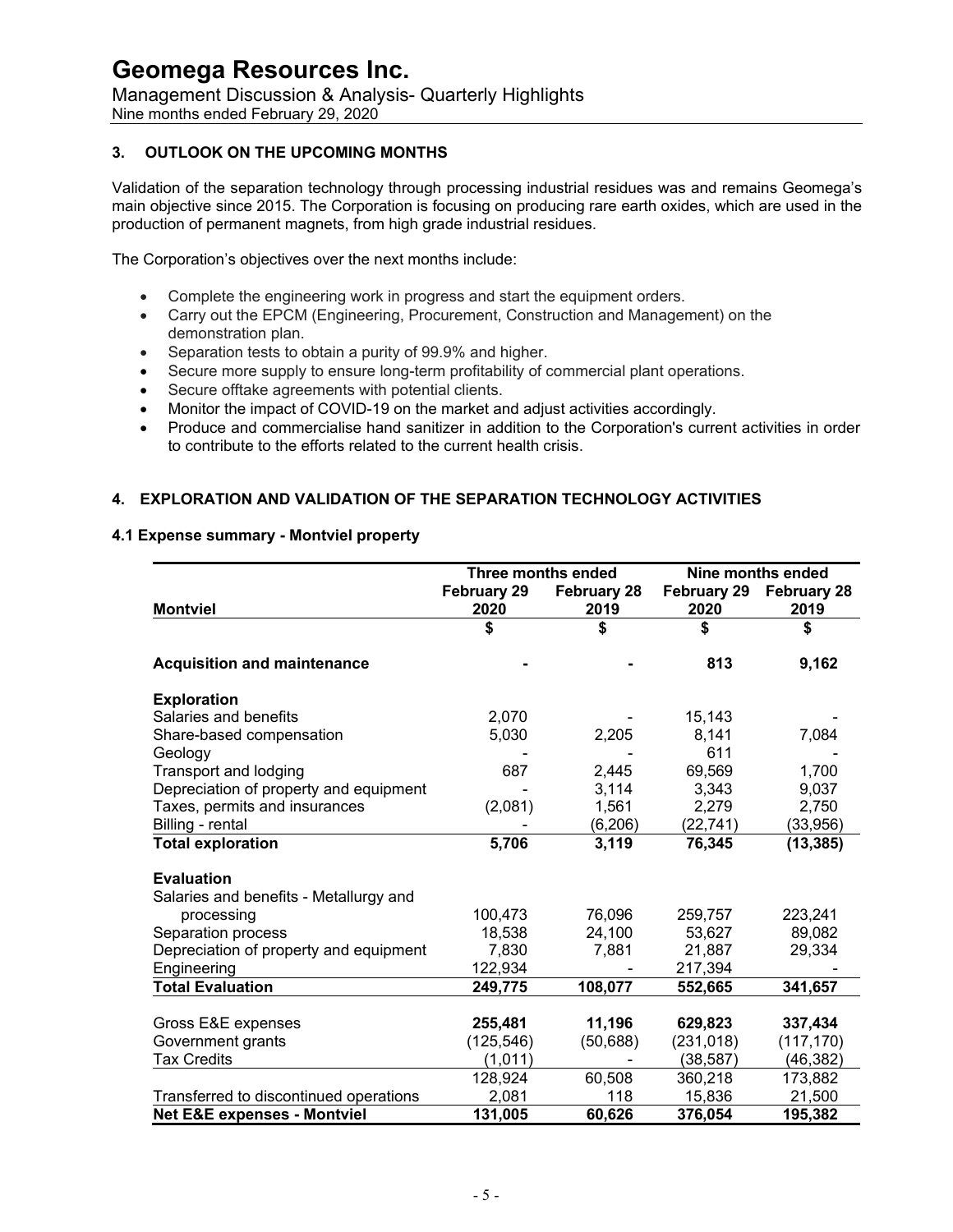Management Discussion & Analysis- Quarterly Highlights Nine months ended February 29, 2020

Alain Cayer, P. Geo., M.Sc., Vice-President Exploration of Geomega, a qualified person as defined in NI 43- 101 supervised the preparation of the technical information in this section.

There was no surface exploration activity on the Montviel property during Q3-20 YTD (same as Q3-19 YTD). Expenses incurred in terms of salaries and accommodation in 2020 are related to the moving of equipment and drilling cores following the sale of the warehouse located in Lebel sur Quévillon. The engineering expenditure of \$217,394 represents the costs incurred for the start of engineering work for the development of the demonstration plant for the recycling of permanent magnets.

### **4.2 ISR Technology Development**

Dr. Pouya Hajiani, process inventor and engineer and CTO of Geomega supervised and approved the technical information of this section.

Innord is continuing the research and development activities for separating rare earth elements using its proprietary separation technology that does not use organic solvents ("Innord Separation of Rare Earths (ISR Technology)"). Following up on the successful developments of 2017 and 2018, the Corporation is focusing on scaling up activities by processing rare earth enriched feed that is coming from the permanent magnet industry. The products of the Corporation have been already tested and validated by potential end users for manufacturing of permanent magnets.

Geomega is currently heading towards the construction of the demonstration plant that will be using the ISR technology to recycle rare earth magnets and produce rare earth oxides. On October 1st, 2019, the Corporation announced an updated capital expenditure estimation based on the Front-End Engineering & Design ("FEED") study. The updated design has now been scaled up to use 5,000 L reactors and operate on a single work shift of 8 to 10 hours. As a result of this sizing increase and process optimization by Geomega, the demonstration plant could reach a throughput capacity of 1.5 ton per shift, a 50% increase over the initial design. On a per hour basis, this demonstrates a 4.5X increase.

The current study also confirmed that the ISR process that was developed by Innord, a private subsidiary of Geomega, is technically feasible and uses off the shelf equipment thereby making it easier to scale up.

### **CAPEX\***

| <b>Direct Costs</b>   | \$1,783,025 |  |
|-----------------------|-------------|--|
| <b>Indirect Costs</b> | \$371,605   |  |
| Contingency (20%)     | \$432.926   |  |
| <b>TOTAL</b>          | \$2.587.556 |  |

**\*** The capital costs presented in the table were confirmed via the preliminary results received from the FEED study

On January 10, 2020, the Corporation entered into a long-term lease agreement for the lease of an industrial space located in St-Bruno de Montarville, Quebec. The agreement, which will begin on February 1, 2020, is for an initial term of sixty (60) months with an option to renew for an additional sixty (60) months. The base rent is \$7.50 per square foot plus the estimated operating costs of \$3.75 per square foot and the area of the premises is 14,880 square feet.

On January 27, 2020, the Corporation announced the addition of Hatch Engineering to its engineering group to advance development and prepare for the construction of the rare earth magnet recycling plant.

On February 24, 2020, the Corporation signed an agreement with Jobmaster Magnets to increase the recycling of rare earth magnets in Canada and abroad, which will result in additional supplies for the Geomega plant. As part of this agreement, Geomega and Jobmaster will set up a collection and recycling program with end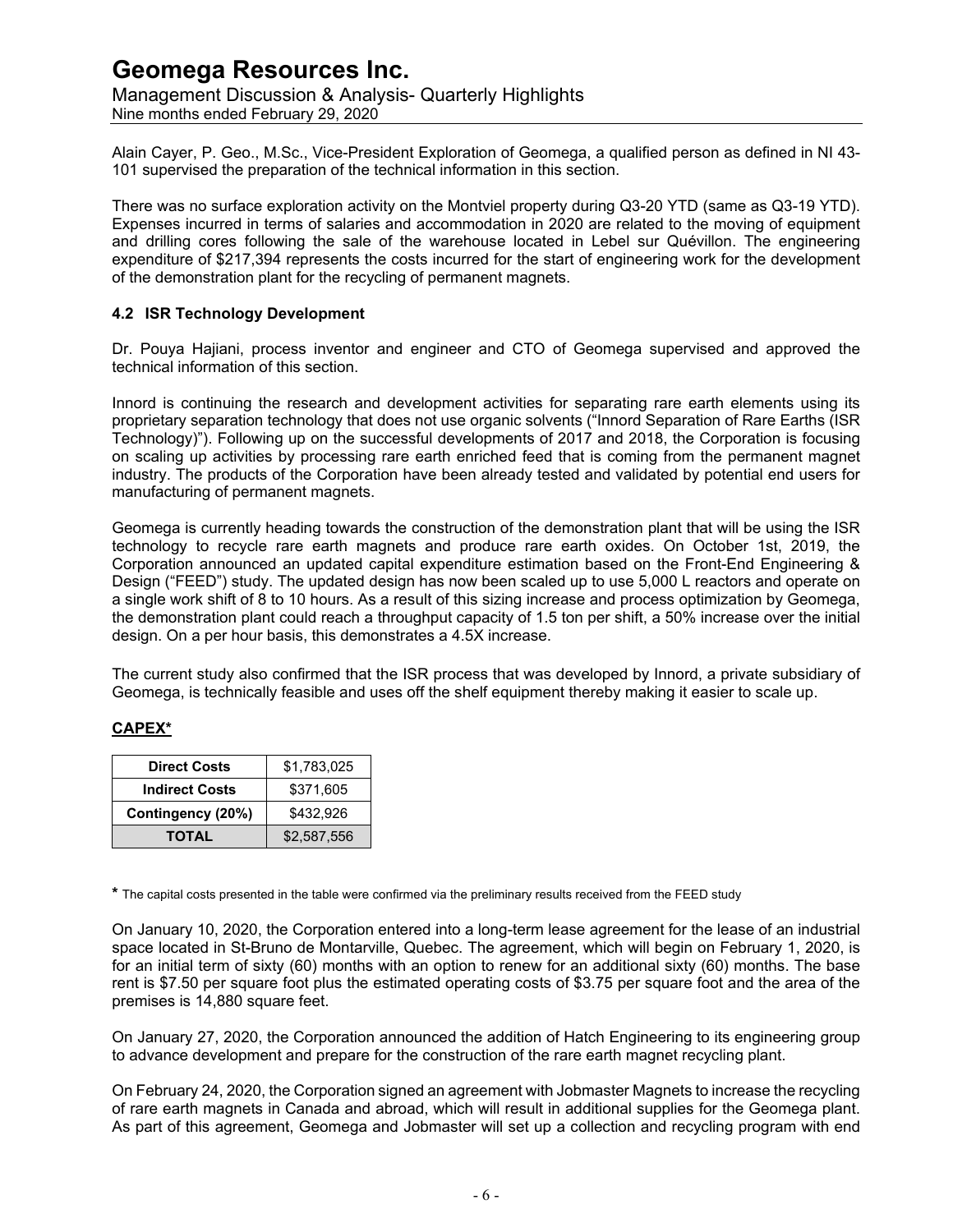Management Discussion & Analysis- Quarterly Highlights Nine months ended February 29, 2020

users and traditional recyclers to return used magnets to Geomega or Jobmaster Magnets to be recycled using Geomega technology to produce rare earth.

#### **4.3 Preliminary Economic Assessment ("PEA")**

The corporate commitment to sustainable development dictated the following operational parameters for the Montviel project: i) underground mining scenario with paste backfill, ii) reduction in reagents to be transported by road and iii) electrical operations with a low voltage power line. It has taken more than three and a half years of metallurgical work and optimization to meet these three parameters.

In 2015, Montviel's flow sheet was greatly simplified. All of the acid required for hydrometallurgy will be generated on site with the insertion of a closed loop acid regeneration unit. In addition, two physical restatements at the beneficiation step significantly decrease the ore mass moving to hydrometallurgy.

To complete the PEA, the primary remaining work is the evaluation of the cost of the plant and infrastructure based on the May 2015 flow sheet (see press release dated May 20, 2015). The Corporation is focussing on scaling up its activities and will pursue the remaining work for the PEA subsequently.

#### **4.4 Environmental Geochemistry**

There are four (4) environmental studies that are ongoing on Montviel. These are long term studies with repetitive sampling.

### **5. SUMMARY OF SIGNIFICANT ACCOUNTING POLICIES**

The accounting policies, methods of computation and presentation applied in the Financial Statements are consistent with those of the previous financial year ended May 31, 2019, except for the new policy described below.

#### **IFRS 16** *Leases*

In January 2016, the IASB issued IFRS 16. IFRS 16 sets out the principles of recognition, measurement, presentation and disclosure of leases for both parties to a contract, which is the customer (the "lessee") and the supplier (the "lessor"). IFRS 16 replaces IAS 17, Leases and related interpretations. All leases result in the lessee obtaining the right to use an asset at the start of the lease and, if lease payments are made over time, also obtaining financing. Accordingly, IFRS 16 will eliminates the classification of leases as either operating leases or finance leases as is required by IAS 17 and, instead, introduces a single lessee accounting model. Applying that model, a lessee is required to recognize:

- (a) assets and liabilities for all leases with a term of more than 12 months, unless the underlying asset is of low value; and
- (b) depreciation of lease assets separately from interest on lease liabilities in the statement of earnings.

The Corporation has been applying this standard since June 1, 2019, but it did not apply to any contract in effect at that time.

On January 10, 2020, the Corporation signed a new lease agreement for the lease of an industrial space that will be used for the construction of the demonstration plant for the recycling of permanent magnets.

#### *Amounts recorded in the Consolidated Statement of Financial Position and the Consolidated Statement of Earnings and Comprehensive Earnings*

The following table presents the book values of the assets under the Corporations's usage rights and the obligation linked to this lease contract as well as the variations during the period: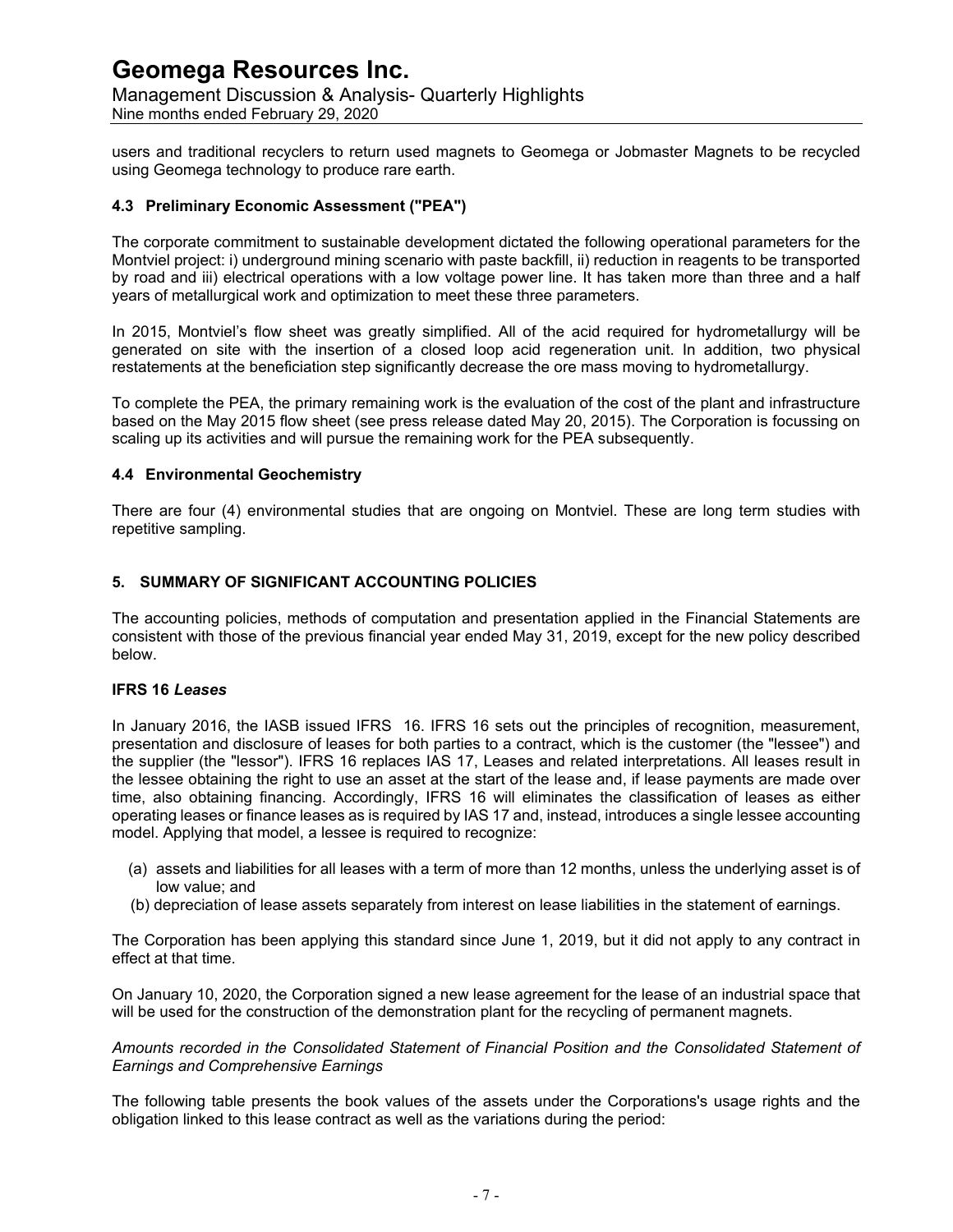Management Discussion & Analysis- Quarterly Highlights Nine months ended February 29, 2020

|                                             | <b>Right-of-Use</b><br><b>Asset</b> | <b>Obligation under</b><br>finance lease |
|---------------------------------------------|-------------------------------------|------------------------------------------|
|                                             |                                     |                                          |
| Balance, opening                            |                                     |                                          |
| New lease contract signed during the period | 1,142,660                           | 1,142,660                                |
| Depreciation of the right-of-use asset      | (14, 283)                           |                                          |
| Accretion expense                           |                                     | 9.477                                    |
| Obligation under finance lease payments     |                                     | (3,954)                                  |
| Balance, end                                | 1,128,377                           | 1,148,183                                |

#### **Right-of-Use Assets**

The Corporation recognizes right-of-use assets at the commencement date of the lease (i.e., the date the underlying asset is available for use). Right-of-use assets are measured at cost, less any accumulated depreciation, and adjusted for any remeasurement of lease liabilities. The cost of right-of-use assets includes the amount of lease liabilities recognized, initial direct costs incurred, and lease payments made at or before the commencement date less any lease incentives received. Unless the Corporation is reasonably certain to obtain ownership of the leased asset at the end of the lease term, the recognized right-of-use assets are depreciated on a straight-line basis over the shorter of its estimated useful life and the lease term.

#### **Obligation under finance lease**

At the commencement date of the lease, the Corporation recognizes an obligation under finance lease measured at the present value of lease payments to be made over the lease term. The lease payments include fixed payments (including in substance fixed payments) less any lease incentives receivable, variable lease payments that depend on an index or a rate, and amounts expected to be paid under residual value guarantees. The lease payments also include the exercise price of a purchase option reasonably certain to be exercised by the Corporation and payments of penalties for terminating a lease, if the lease term reflects the Corporation exercising the option to terminate. The variable lease payments that do not depend on an index or a rate are recognized as expense in the period on which the event or condition that triggers the payment occurs.

In calculating the present value of lease payments, the Corporation uses the incremental borrowing rate at the lease commencement date if the interest rate implicit in the lease is not readily determinable. After the commencement date, the amount of the obligation under finance lease is increased to reflect the accretion of interest and reduced for the lease payments made. In addition, the carrying amount of the obligation under finance lease is remeasured if there is a modification, a change in the lease term, a change in the in-substance fixed lease payments or a change in the assessment to purchase the underlying asset.

### **Determining the lease term of contracts with renewal or termination options**

The Corporation determines the lease term as the non-cancellable term of the lease, together with any periods covered by an option to extend the lease if it is reasonably certain to be exercised, or any periods covered by an option to terminate the lease, if it is reasonably certain not to be exercised.

#### **Stocks**

The stocks consist of raw materials, rare earth permanent magnets that will be recycled in the demonstration plant in order to extract the rare earths oxide to be sold. Stocks are valued at the lowest of the cost and net realizable value. The cost of raw material inventory is generally determined using the average cost method.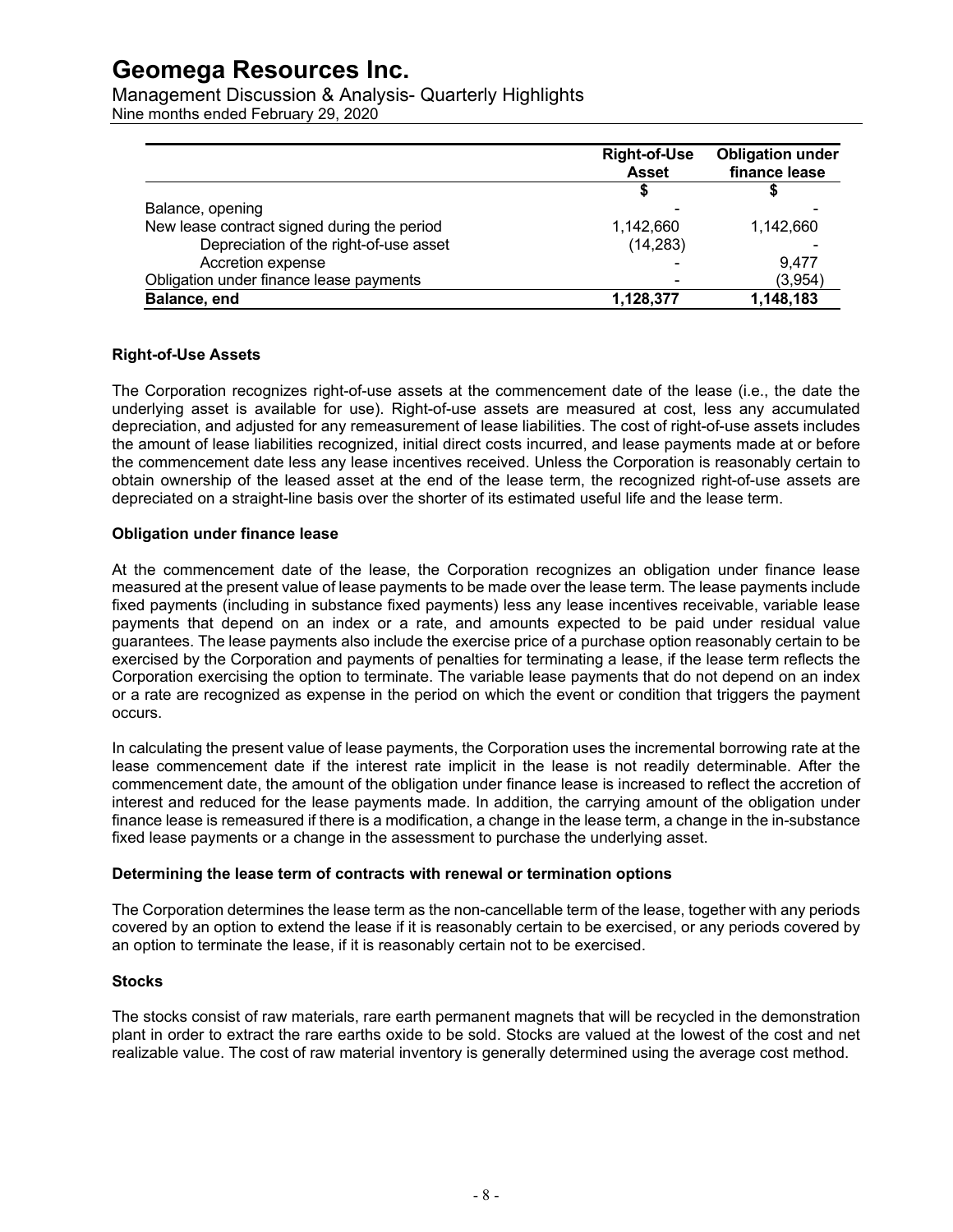Management Discussion & Analysis- Quarterly Highlights Nine months ended February 29, 2020

#### **Foreign currency transactions**

Foreign currency-denominated transactions are converted into the relevant functional currency as follows: monetary assets and liabilities are converted to the current exchange rate on the date of the consolidated balance sheet, while expenses are converted at the average exchange rate for the period. Non-monetary assets and liabilities are converted to historical rates or the rate in effect on the date they were valued at fair value. If applicable, foreign exchange gains and losses resulting from the settlement of those transactions and from period-end translations are recognized in the consolidated statement of loss.

The preparation of Financial Statements in conformity with IFRS requires the Corporation to make estimates and assumptions that affect the reported amounts of assets and liabilities and disclosure of contingent assets and liabilities at the date of the Financial Statements and the reported amounts of revenues and expenses during the reporting period. The Corporation also makes estimates and assumptions concerning the future. The determination of estimates requires the exercise of judgement based on various assumptions and other factors such as historical experience and current and expected economic conditions. Actual results could differ from those estimates.

Estimates and assumptions are continually evaluated and are based on historical experience and other factors, including expectations of future events that are believed to be reasonable under the circumstances.

In preparing the Financial Statements, the significant judgements made by management in applying the Corporation's accounting policies and the key sources of estimation uncertainty were the same as those that applied to the annual financial statements for the year ended May 31, 2019.

### **6. SUBSEQUENT EVENTS**

After the quarter ended February 29, 2020, the COVID-19 pandemic had a significant and negative impact on the global financial market as well as on commercial and industrial activities. The Corporation continues to monitor and assess the impact on its activities. The potential impact is uncertain, and it is difficult to reliably measure the extent of the effect of the COVID-19 pandemic on future financial results. However, the Corporation was able to continue most of the work in progress, including engineering work for the development of the rare earth recycling demonstration plant.

On April 22, 2020, the Corporation and its subsidiary Innord, received emergency loans of \$40,000 each in connection with the COVID-19 crisis for a total of \$80,000, bearing no interest until December 31, 2022 and of which 25% of the loan is non-refundable if the entire loan is repaid before this date.

On April 17, 2020, the Corporation's directors waived their accumulated compensation of \$105,000 recorded as a liability in the consolidated statement of financial position of the Corporation. On the same day, the Corporation granted the directors a total of 1,125,000 stock options, at a price of \$0.165 valid for 5 years and fully vested on the award date. These options were granted at a value equal to the market price the day before the grant.

On April 17, 2020, the Corporation granted employees and consultants 650,000 stock options at a price of \$0.165 valid for 5 years and vesting at a rate of 25% per period of six-months. These options were granted at an exercise price equal to the market price the day before the grant.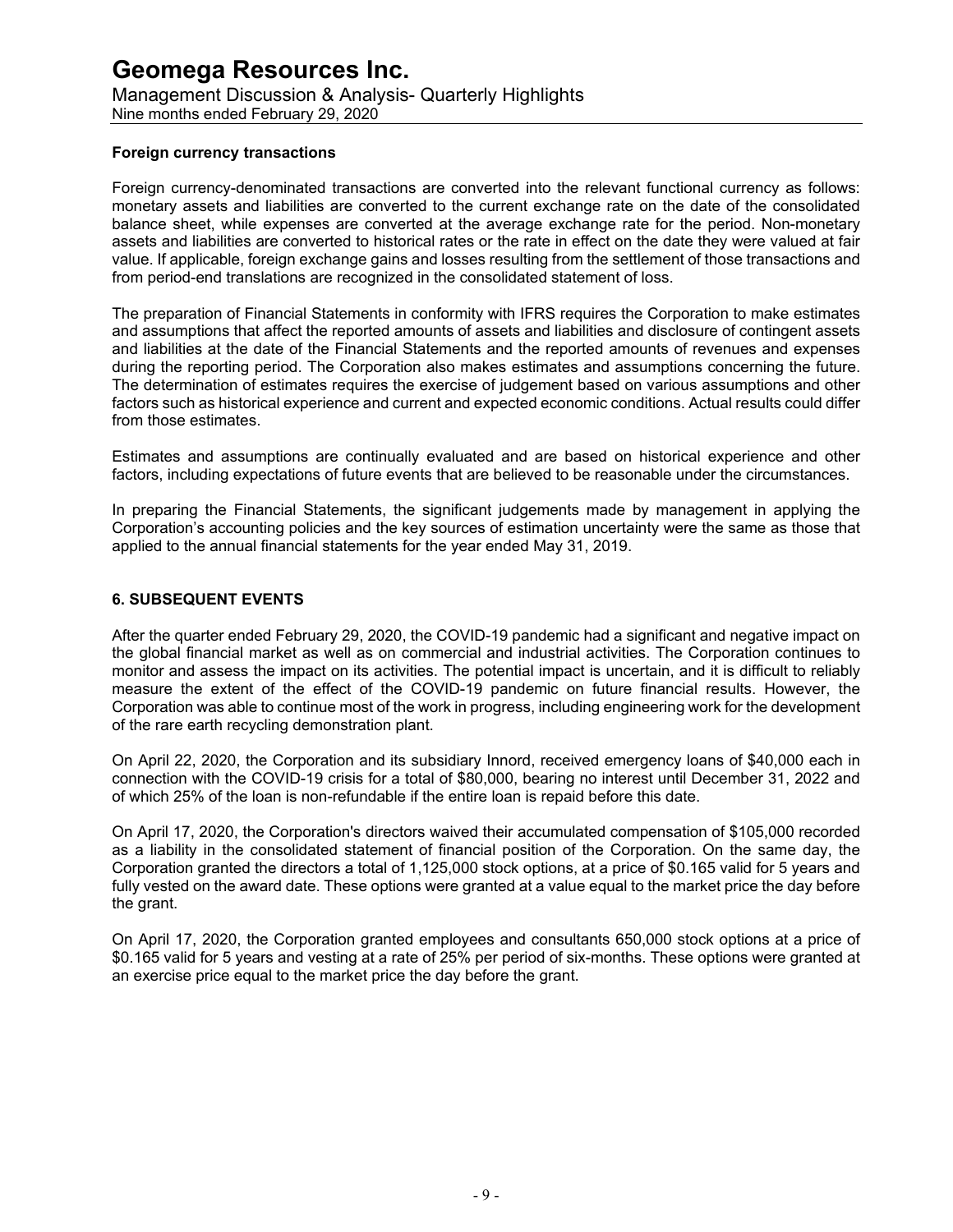Management Discussion & Analysis- Quarterly Highlights Nine months ended February 29, 2020

On April 15, 2020, the 1,302,778 warrants with an initial exercise price of \$0.23 maturing on June 19, 2020 were revalued at a new exercise price of \$0.14, with the expiry date remaining unchanged. On the same day, the 825,000 warrants expiring on May 2, 2020 and the 2,300,000 warrants expiring on May 14, 2020, all at an exercise price of \$0.15, were extended for two years until May 2, 2022 and May 14, 2022, respectively.

May 11, 2020

*(s) Kiril Mugerman (s) Mathieu Bourdeau* President and CEO

Mathieu Bourdeau<br>CFO